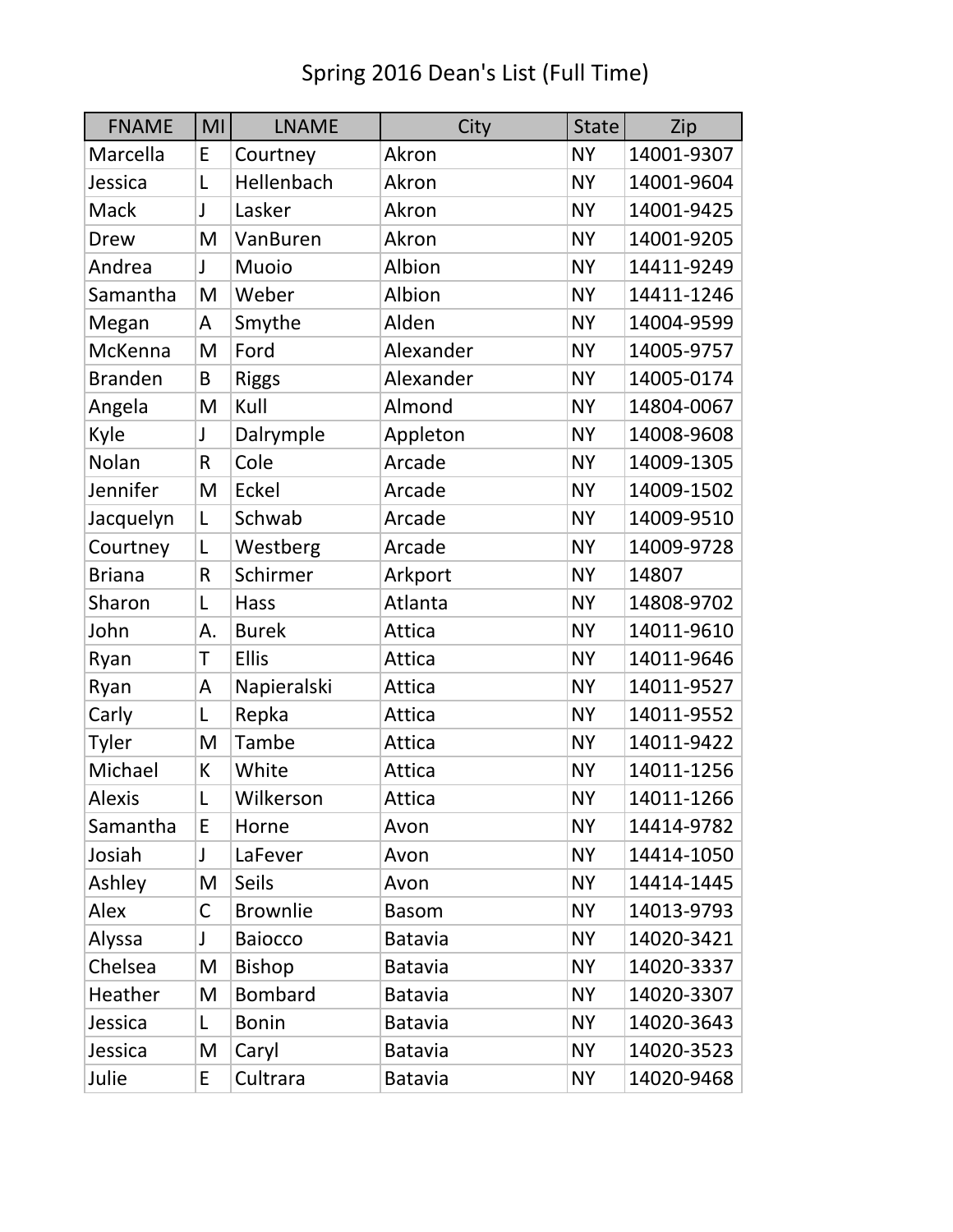| Patrick        | D            | Delude          | <b>Batavia</b>    | <b>NY</b> | 14020-3572 |
|----------------|--------------|-----------------|-------------------|-----------|------------|
| Matthew        | $\mathsf R$  | Dobbertin       | <b>Batavia</b>    | <b>NY</b> | 14020-2008 |
| Christen       | J            | Ferraro         | <b>Batavia</b>    | <b>NY</b> | 14020-1027 |
| Emma           | M            | Francis         | <b>Batavia</b>    | <b>NY</b> | 14020-1509 |
| Zachary        | P            | Hoy             | <b>Batavia</b>    | <b>NY</b> | 14020-3423 |
| Nathaniel      | J            | Kabel           | <b>Batavia</b>    | <b>NY</b> | 14020-3907 |
| John           | G            | LaFarnara       | <b>Batavia</b>    | <b>NY</b> | 14020-1319 |
| Tayler         | M            | Mitchell        | <b>Batavia</b>    | <b>NY</b> | 14020-3505 |
| Aspen          | S            | Moyer           | <b>Batavia</b>    | <b>NY</b> | 14020-9631 |
| Jennifer       | N            | Piazza          | <b>Batavia</b>    | <b>NY</b> | 14020-1501 |
| Carly          | M            | Scott           | <b>Batavia</b>    | <b>NY</b> | 14020-1612 |
| Natalie        | M            | Sharpe          | <b>Batavia</b>    | <b>NY</b> | 14020-2504 |
| Valerie        | A            | <b>Stephens</b> | <b>Batavia</b>    | <b>NY</b> | 14020-9615 |
| Wade           | J            | Webster         | <b>Batavia</b>    | <b>NY</b> | 14020-9507 |
| Dawn           |              | Wylie           | <b>Batavia</b>    | <b>NY</b> | 14020-3554 |
| Karen          | S            | Causer          | <b>Bath</b>       | <b>NY</b> | 14810-7637 |
| Kyle           | A            | Dougherty       | Bergen            | <b>NY</b> | 14416-9760 |
| Gina           | M            | Johnson         | Bergen            | <b>NY</b> | 14416-9341 |
| Alexander      | H            | Lewis           | <b>Big Rapids</b> | MI        | 49307-9727 |
| Alyssa         | R            | <b>Brunette</b> | <b>Brockport</b>  | <b>NY</b> | 14420-9766 |
| <b>Brandon</b> | $\mathsf{C}$ | Henshaw         | <b>Brockport</b>  | <b>NY</b> | 14420-9361 |
| Meagan         | E            | Holman          | <b>Brockport</b>  | <b>NY</b> | 14420-9455 |
| Victoria       | $\mathsf R$  | <b>Nichols</b>  | <b>Brockport</b>  | <b>NY</b> | 14420-9655 |
| Erica          | S            | Pavicic         | <b>Brockport</b>  | <b>NY</b> | 14420-1431 |
| Anthony        |              | Williams        | <b>Brooklyn</b>   | <b>NY</b> | 11212-7502 |
| Jeremy         | T            | Meer            | <b>Buffalo</b>    | <b>NY</b> | 14207-2108 |
| Abigail        | L            | Noeth           | <b>Byron</b>      | <b>NY</b> | 14422-9703 |
| Kyley          |              | Pascarella      | <b>Byron</b>      | <b>NY</b> | 14422-9520 |
| Ryan           | D            | <b>Bulter</b>   | Caledonia         | <b>NY</b> | 14423-1072 |
| Kaylon         | P            | Reed            | Canandaigua       | <b>NY</b> | 14424-8056 |
| Dezirea        | J            | Reimer          | Chaffee           | <b>NY</b> | 14030-9797 |
| <b>Bradley</b> | M            | Schubert        | Chaffee           | <b>NY</b> | 14030-9807 |
| <b>Brett</b>   |              | Fortner         | Churchville       | <b>NY</b> | 14428-9354 |
| Tanya          | S            | Musiyevich      | Churchville       | <b>NY</b> | 14428-9307 |
| Kevin          | P            | Van Dongen      | Churchville       | <b>NY</b> | 14428-9615 |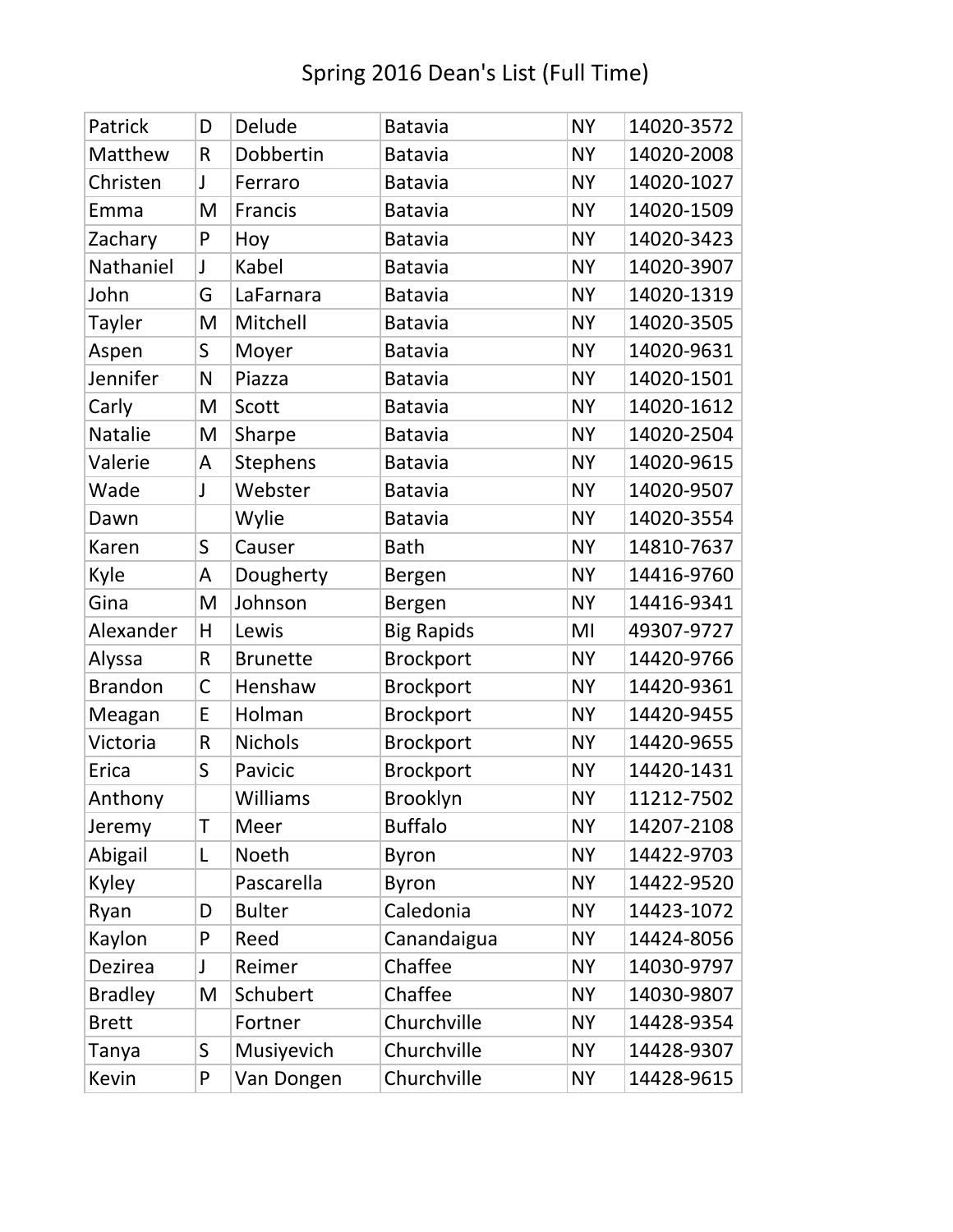| Joannah      | E            | Allen          | Cohocton                    | <b>NY</b> | 14826-9634 |
|--------------|--------------|----------------|-----------------------------|-----------|------------|
| Luke         |              | Bembower       | Cohocton                    | <b>NY</b> | 14826-0277 |
| Kristi       | A            | Knutson        | <b>Copper Center</b>        | AK        | 99573-9703 |
| Zachary      | J            | Franclemont    | Corfu                       | <b>NY</b> | 14036-9732 |
| Zoey         | P            | Ransom         | Corfu                       | <b>NY</b> | 14036-9594 |
| Carley       | A            | Sformo         | Corfu                       | <b>NY</b> | 14036-9537 |
| Padraic      | L            | <b>Brazeau</b> | Cowlesville                 | <b>NY</b> | 14037-9753 |
| Abagail      | $\mathsf{C}$ | Kamysz         | Cowlesville                 | <b>NY</b> | 14037-9726 |
| Dianna       | L            | Carvalho       | Dansville                   | <b>NY</b> | 14437-9424 |
| lan          | M            | Donlon         | Dansville                   | <b>NY</b> | 14437-1238 |
| <b>Brian</b> | M            | <b>Douglas</b> | Dansville                   | <b>NY</b> | 14437-1231 |
| Jesse        | F            | Goodman        | Dansville                   | <b>NY</b> | 14437-9511 |
| Leelaine     | B            | Inzinna        | Dansville                   | <b>NY</b> | 14437-9516 |
| Cody         | M            | Mark           | Dansville                   | <b>NY</b> | 14437-1335 |
| Jennifer     | E            | Pearson        | Dansville                   | <b>NY</b> | 14437-0367 |
| Timothy      | L            | Romig          | Dansville                   | <b>NY</b> | 14437-1637 |
| Jessicca     | M            | Ruffell        | Dansville                   | <b>NY</b> | 14437-1436 |
| Nathaniel    |              | Tomaschow      | Dansville                   | <b>NY</b> | 14437-1245 |
| Samuel       | D            | Freeman        | Darien Center               | <b>NY</b> | 14040-9610 |
| Andrea       |              | Pugliese       | Darien Center               | <b>NY</b> | 14040-9794 |
| Sarah        | A            | Kiblin         | <b>East Concord</b>         | <b>NY</b> | 14055-9737 |
| Melissa      | J            | Engle          | Elba                        | <b>NY</b> | 14058-9729 |
| Elisabeth    | A            | Haas           | Elba                        | <b>NY</b> | 14058-9762 |
| Scott        |              | Ligon          | Elba                        | <b>NY</b> | 14058-9529 |
| Adam         | D            | Sewar          | Elba                        | <b>NY</b> | 14058-9763 |
| Heather      | L            | Volpe          | Elba                        | <b>NY</b> | 14058-9537 |
| Hande        |              | Akgon          | <b>Feasterville Trevose</b> | PA        | 19053-6852 |
| David        | J            | Lawrence       | Freedom                     | <b>NY</b> | 14065-9738 |
| Rebecca      | Г            | Sobon          | Freedom                     | <b>NY</b> | 14065-9740 |
| William      | G            | Trummer        | Freedom                     | <b>NY</b> | 14065-9744 |
| Ashley       | M            | Felix          | Geneseo                     | <b>NY</b> | 14454-1032 |
| Fany         | Г            | Loughlin       | Geneseo                     | <b>NY</b> | 14454-9735 |
| Jose         |              | Serrano        | Geneseo                     | <b>NY</b> | 14454-1346 |
| Jillian      | $\mathsf{R}$ | Phillips       | Groveland                   | <b>NY</b> | 14462-9511 |
| Jacob        |              | Wittmeyer      | Hamburg                     | <b>NY</b> | 14075-6328 |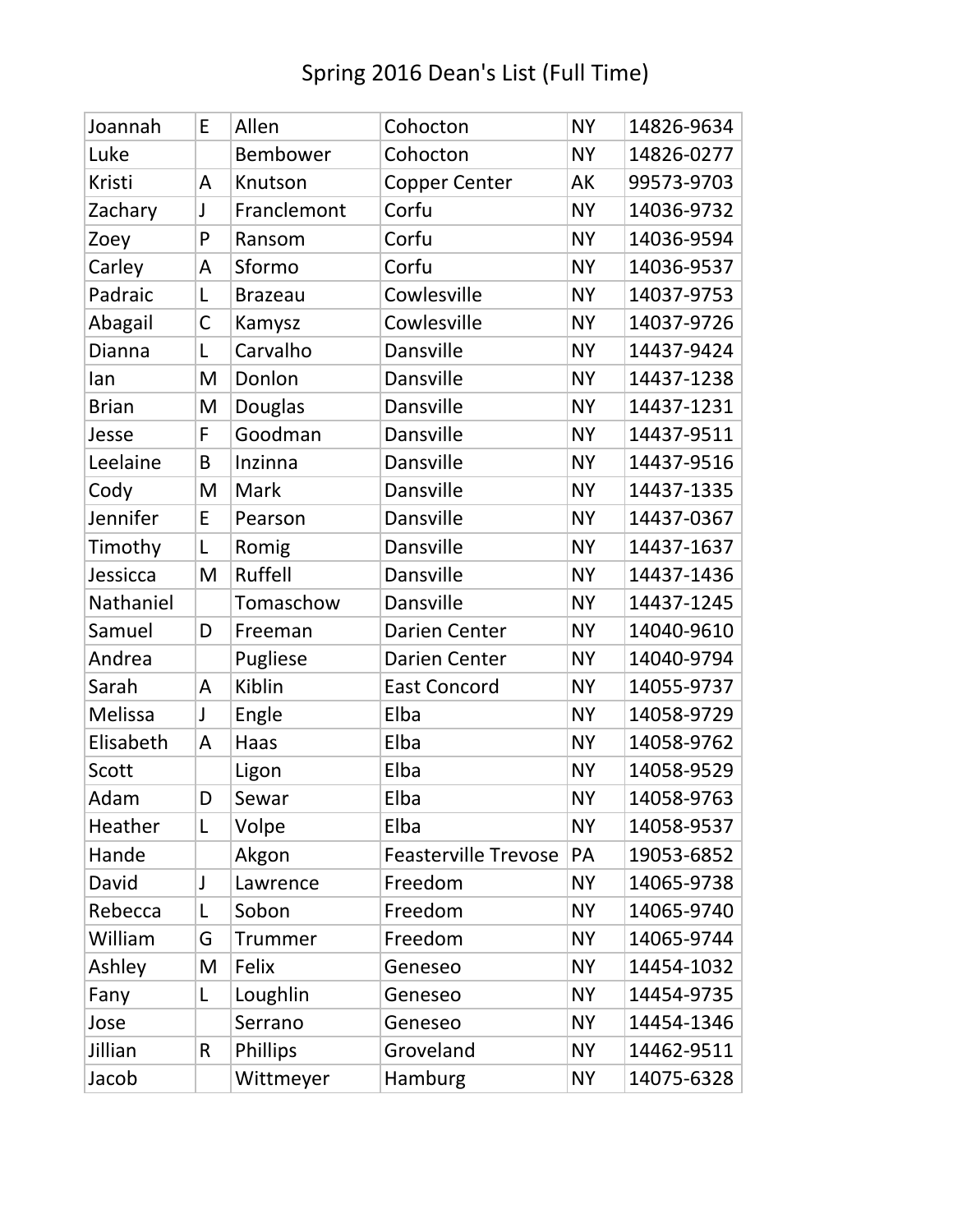### Brooke | A Butterfield | Hamlin | NY | 14464-9628 Heather N Gallagher Hamlin NY 14464-9211 Erin  $|E|$ Hoyt Hamlin  $|NY|$  14464-9744 Danielle Clark Hilton NY 14468-8947 Matthew J Wagner Hilton NY 14468-9328 Allister JJ Bartlett Holley NY 14470-1104 Joseph |P |DeFelice |Holley |NY |14470-1033 Claudia | D | Passarell | Holley | NY | 14470-9344 Bridget | M | Marshall | Hornell | NY | 14843-9232 Sheena | M | Natrigo-Perdue | Hornell | NY | 14843-1667 Martha | Price | Horseheads | NY | 14845-7250 Taylor | M | Tinkous | Kent | NY | 14477-9719 Adam J Washington Kent NY 14477-0036 Haley C Pierce Lakewood NY 14750-9732 Drayton | Ader | Lancaster | NY | 14086-9319 James  $\begin{array}{|c|c|c|c|c|}\n\hline\n\text{Hamler} & \text{Le Roy} & \text{NY} & \text{14482-1205}\n\hline\n\end{array}$ Veronica  $|L|$  Rizzo  $|Le Roy$  NY 14482-1317 Jordan | E|Tallman | Leicester | NY | 14481-9771 Nicole | M Boring | Lyndonville | NY | 14098-9721 Thomas J Benkelman Machias NY 14101-9798 Jordan | C | Harter | Machias | NY | 14101-9798 Jeremy P Raymore Machias NY 14101-9780 Jenna | F | Brien | Medina | NY | 14103-1822 Nikkie | M Keyes | Medina | NY | 14103-9559 Sara | M | Martin | Medina | NY | 14103-9556 April M Schultz Medina NY 14103-9602 Kevin | M Fortuna | Middleport | NY | 14105-1108 Kimberly  $E$  Wilson Middleport NY 14105-9728 Colleen | M Kelsey Mount Morris | NY | 14510-9752 Norbert | Ortiz-Perez | Mount Morris | NY | 14510-1410 Michele L Wilson Mount Morris NY 14510-1009 Meghan D Chapman Mumford NY 14511-0471 Sarah | M Williams | Mumford | NY | 14511-9815 Jessie | Anderson New Paltz | NY | 12561-3222 Vanessa E Gayle | Niagara Falls | NY 14301-2632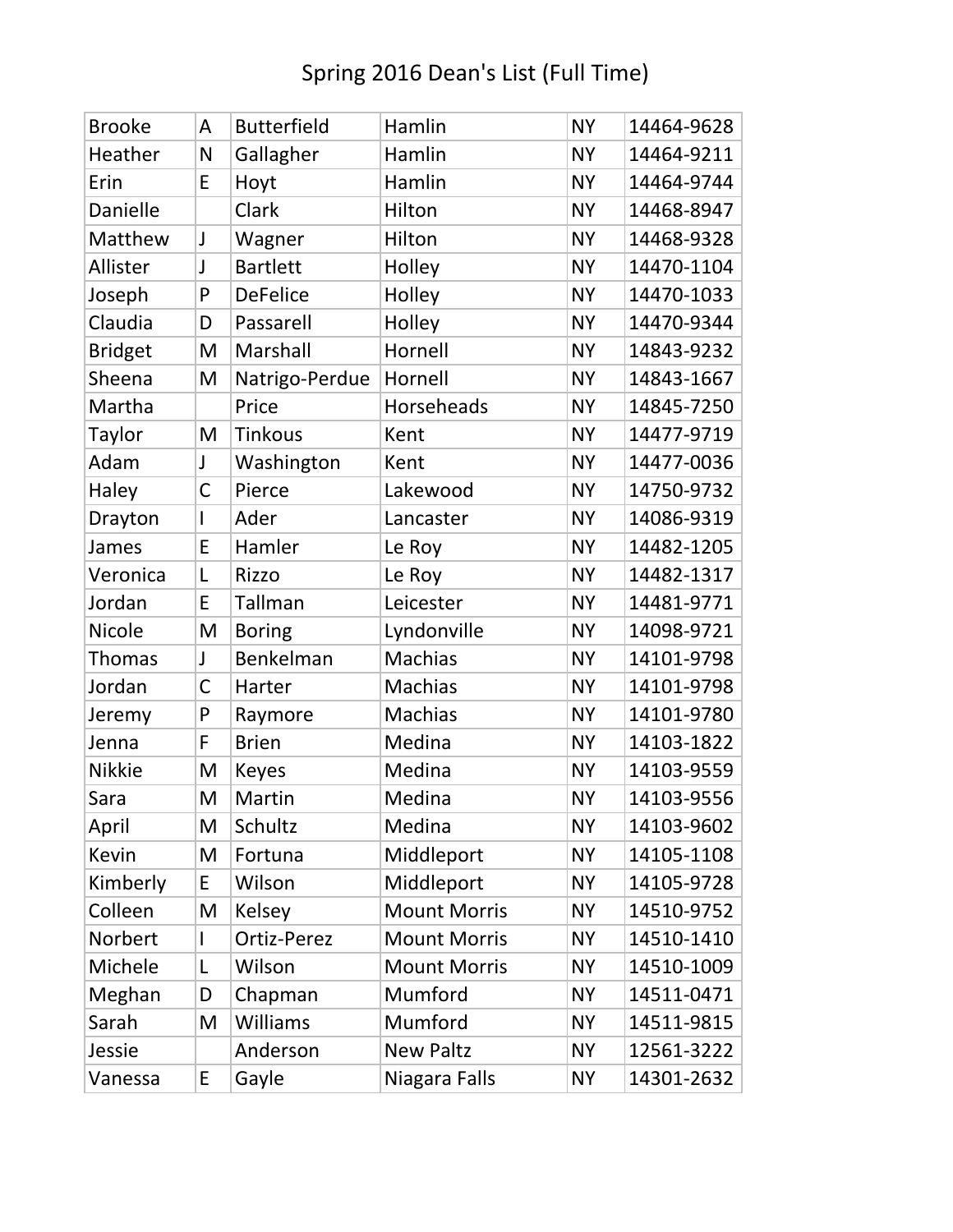| <b>Tyreke</b>                 | J           | <b>Mims</b>     | North Chili           | <b>NY</b> | 14514-9774 |
|-------------------------------|-------------|-----------------|-----------------------|-----------|------------|
| Cori                          | M           | Reniff          | Nunda                 | <b>NY</b> | 14517-9754 |
| Evan                          | M           | Cole            | Oakfield              | <b>NY</b> | 14125-9405 |
| Kasey                         | D           | Edgerton        | Oakfield              | <b>NY</b> | 14125-9737 |
| Mia                           |             | Velletta        | Oakfield              | <b>NY</b> | 14125-1017 |
| Sierra                        | R           | <b>Bosdyk</b>   | Pavilion              | <b>NY</b> | 14525-9717 |
| Jorge                         | L           | Martinez        | Penn Yan              | <b>NY</b> | 14527-9511 |
| Amber                         | L           | Perry           | Perry                 | <b>NY</b> | 14530-1334 |
| Nicole                        | E           | <b>Stratton</b> | Perry                 | <b>NY</b> | 14530-1343 |
| Diamond                       |             | Anderson-Fryer  | Rochester             | <b>NY</b> | 14620-1943 |
| Gianna                        | M           | Marsh           | Rochester             | <b>NY</b> | 14612-4225 |
| Ergul                         |             | Ozkan           | Rochester             | <b>NY</b> | 14609-1405 |
| <b>Brittany</b>               | Α           | <b>Schulik</b>  | Rochester             | <b>NY</b> | 14616-3813 |
| Maya                          | M           | Crane           | Sodus                 | <b>NY</b> | 14551-9553 |
| Patrick                       | M           | Fagan           | Spencerport           | <b>NY</b> | 14559-2111 |
| Marguarite                    | $\mathsf C$ | Humphrey        | Spencerport           | <b>NY</b> | 14559-9734 |
| Levi                          | R           | Miller          | Springwater           | <b>NY</b> | 14560-9679 |
| Aaron                         | J           | Almeter         | Warsaw                | <b>NY</b> | 14569-9352 |
| <b>Brandon</b>                | J           | <b>Hawkins</b>  | Warsaw                | <b>NY</b> | 14569-1409 |
| Chelsea                       | M           | Miller          | Warsaw                | <b>NY</b> | 14569-9333 |
| Haley                         | L           | White           | Warsaw                | <b>NY</b> | 14569-9540 |
| Jennifer                      | M           | Wright          | Warsaw                | <b>NY</b> | 14569-1143 |
| Monika                        | L           | Gauer           | Wayland               | <b>NY</b> | 14572-9339 |
| Haley                         | N           | Kimmel          | Wayland               | <b>NY</b> | 14572-1235 |
| Timothy                       | M           | Raup            | Wayland               | <b>NY</b> | 14572-1325 |
| Mackenzie                     | R           | Weber           | Wayland               | <b>NY</b> | 14572-9362 |
| Tykayila                      |             | <b>Hawkins</b>  | <b>West Henrietta</b> | <b>NY</b> | 14586-9422 |
| Judith                        | M.          | Elwell          | Wyoming               | <b>NY</b> | 14591-9726 |
| Cole                          | R           | Hubbard         | Yorkshire             | <b>NY</b> | 14173-0071 |
|                               |             |                 |                       |           |            |
| <b>INTERNATIONAL STUDENTS</b> |             |                 |                       |           |            |
| <b>Thais</b><br>Matte         |             | <b>Brazil</b>   |                       |           |            |
| Gabriel                       | T           | Rodrigues       | <b>Brazil</b>         |           |            |
| Yuhan                         |             | Lu              | China                 |           |            |
| Darin                         | S           | <b>Eakins</b>   | Germany               |           |            |